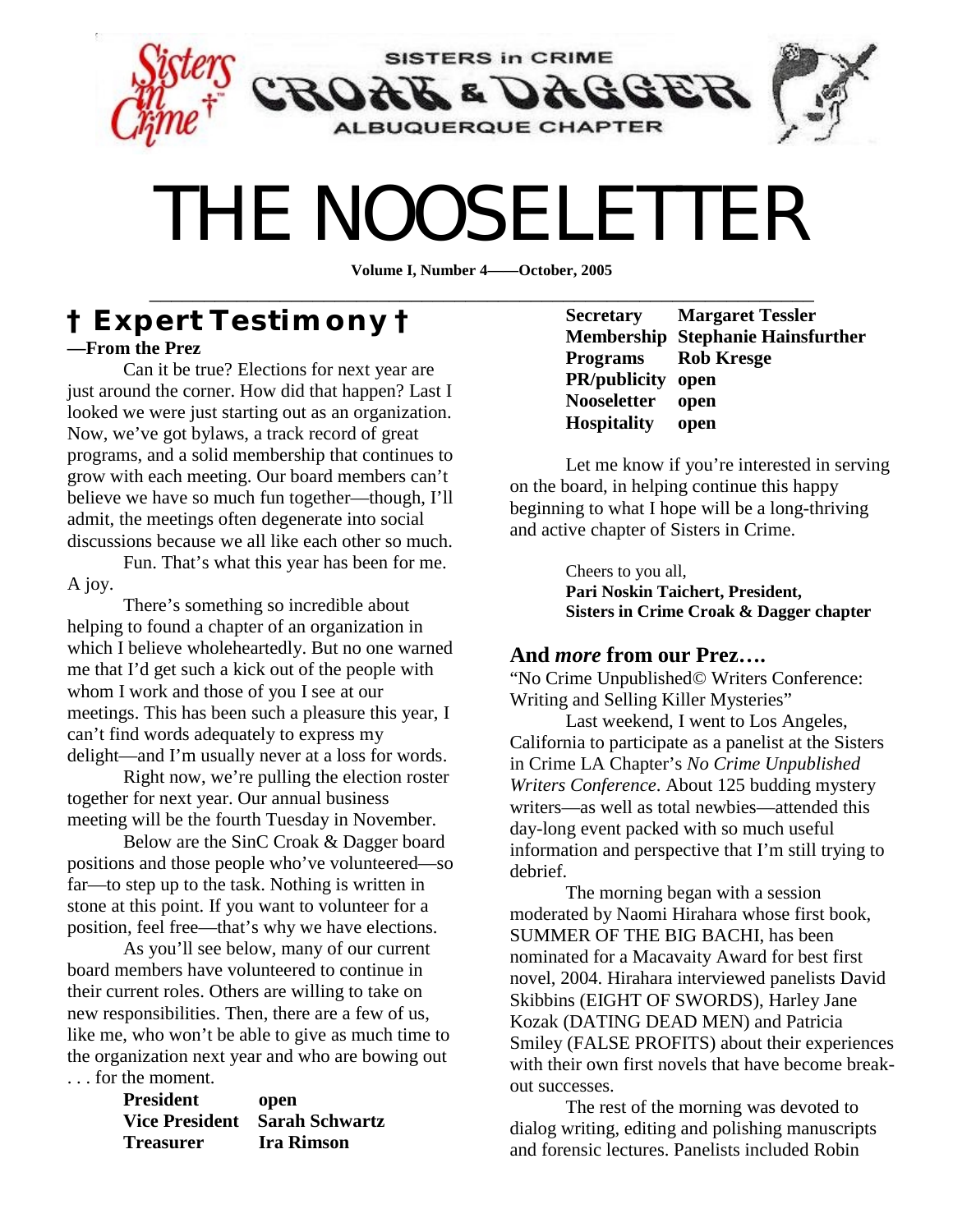Burcell (COLD CASE), John Morgan Wilson (author of the Benjamin Justice mystery series), Edward Wright (WHILE I DISAPPEAR), and Dorothy Johnston—a well-known Australian novelist whose first US book, THE TROJAN DOG, is due out later this year.

For writers who didn't want to listen to panels, there were other experts such as Doug Lyle, MD, (FORENSICS FOR DUMMIES), FBI special agent Mark Lorrin, and Ron Bowers who is a senior deputy district attorney whose presentations for authors about courtroom dynamics and basic law are nationally known and respected.

Our lunchtime speaker was Lee Child. This engaging and charming speaker told the crowd about how he came to write novels, the astounding success of his work so far, and how he remains flummoxed by it all. His talk lasted a good halfhour later than the organizers expected. To their credit, they simply pushed all the events forward that amount of time rather than cut a single minute from the programming. All the panelists were gracious enough to agree to the change.

In the afternoon, participants had the choice of four longer workshops focusing on character development, pitching for movies, killer openings, or juicing up creativity. The day concluded with a panel of literary agents for newer writers.

However sketchy my report, I wanted to give members here an idea of how Sisters in Crime chapters help their communities grow, learn and prosper. In the years to come, I think it would be wonderful if our chapter could come up with a similar day-long event—something with the breadth and quality of this fine conference. I know that chapters in California may have a wider group of people from which to draw their speakers—but given our Croak & Dagger programming thus far, I think we could certainly come up with an event that would marvelously fill our local needs.

It's something to think about.

Cheers to All,*Pari*

# HELP WANTED!!!

A New Editor for *The Nooseletter* is needed by the November meeting. Your current editors are stepping down—too many irons in the fire! Contact Pari at ptaichert@comcast.net

# The Cairn of Albertvs

**Latin is a language dead,**  *It's dead as it can be…*  **First it killed the Romans, Now it's killing me!** 

 Well, you knew how the rest of it went. Given that some 75% of English words have a Latin root, I suppose that per cent of us should be deceased, yet it might be better to say that Latin was temporarily embalmed, then resurrected in the Romance languages and English.

By the 5<sup>th</sup> century Roman armies were largely recruited from the Germanic-language *barbatus*— Germans and Goths. The word "barbarian" originally meant any bearded tribesman living outside the Empire, but the obnoxious behavior of a few like the Vandals gave all of them a bad press. Everyday words in the Germanic branch of Indo-European languages entered Latin through *castrense*, army camp slang. These included naughty Germanic F and S words, which eventually passed into English (although Latin has an F-word of its own.)

 I'm not a *fanaticus* about it , but when one of my Latin-speaking characters is in the dialogue, I try to use verbs and nouns based on that language—"arrive" instead of "come" (*ankom*); "domicile or "villa" instead of "house" (*haus*). Some English speakers, especially lawyers and writers, are familiar with Latin expressions still used: *ad hoc, ad-lib, alma mater, etcetera*. The Harper Collins Latin Concise Dictionary lists some lesser-known expressions that might be useful to mystery authors [Commentary by Cairn *gratis.] Absit omen* - may the premonition (omen) not happen. *"Beware the Ides of March" Oops, too late, Caesar!* 

**Ante-mortem** - before death. *And Ante-tributum. A taxpayer is an assiduus. (No comment.)*  **Beatae memoriae** - of blessed memory. *More or less….* 

**Casus belli** - an event or act used to justify a war, or the cause of a quarrel. *Vietnam, Iraq, come to mind?* 

**Corpus delicti** - the body of facts constituting an offense. *Not to be confused with a vampire's corpo delicio. (Not actual words, but they rhyme….)* 

**De mortuis nil nisi bonum** - say nothing but good of the dead. *Amen.*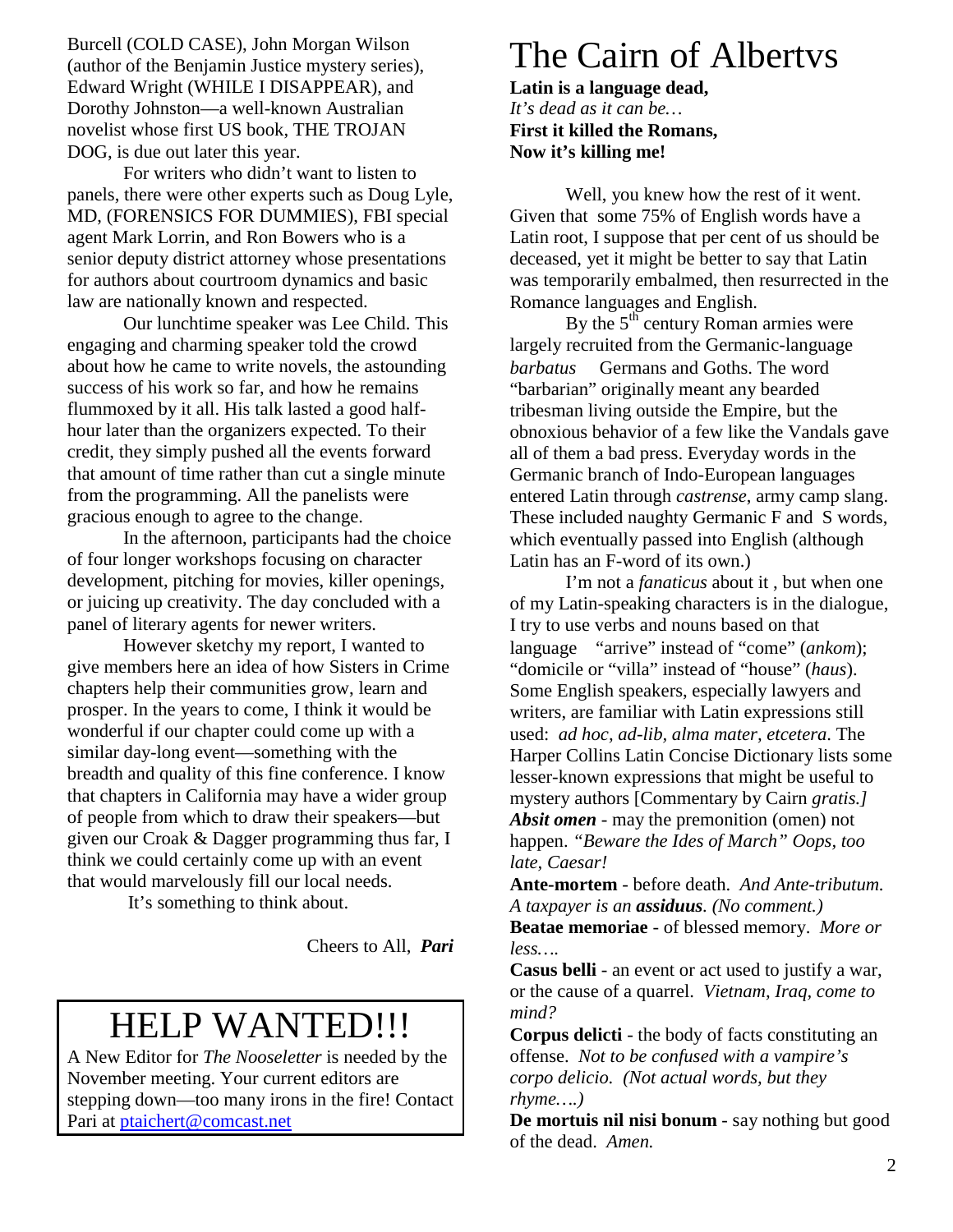**Disjecta membra** - the scattered remains. *As in "Jeffery Dahmer."* 

**Ex silentio** - based on a lack of evidence to the contrary of an assumption. "*The butler did it!"*  **Felo de se** - suicide; literally, "animosity toward self." *Says it all….* 

*Horrible dictu* - horrible to tell. *As in, "The publishing situation today."* 

**Ignis fatuus** - will o' the wisp; literally "silly fire." *Y' hear, Roswell?* 

**In articulo mortis** - at the point of death. *But did they leave a will?* 

**Lex loci** - the law of the place. *Um…check with the State Department before traveling to Lower Slobovia.* 

**Lex tallonis** - the law of revenge or retaliation. *"Revenge is mine sayeth the Lord…"* 

**Memento mori** - an object, such as a skull, reminding people of death's inevitability. *Twin to Form 1040"Memento IRS."* 

**Mens rea** - criminal knowledge that an act is wrong; literally "guilty mind." *"The Diablo made me do it!"* 

**Mittimus** - a warrant of commitment to a prison warden or jailer directing him to hold someone in custody.

*Ante-bondsman: before bail do us part.* 

**Modus operandi** - well, everyone knows that one, so fill in the blank

#### **TBC** in the next "**Laqueusepistuala" -**

**Nooseletter.** Of course, you may take anything I said, "*cum grano salis*, because everyone knows, *errare est humanum*.

—Albert Noyer

#### **OP-ED**

#### **—THE GALLOWS TRAP DOOR—**  —*by Page Erwin*

**\_\_\_\_\_\_\_\_\_\_\_\_\_\_\_\_\_\_\_\_\_\_\_\_\_\_\_\_\_\_\_\_\_\_** 

The Ultimate Escape

Perhaps we were just odd children, but both current editors of this newsletter shared the same peculiar tastes as we were growing up in the Forties. (Yes, we are that old.) We ignored the Andy Hardy phase, rejected *the Nancy Drew* series, and *The Honey bunch* books. Roy did admit to reading *The Boy Scout Manual* and *Boy's Life.*  However, most of the popular children's literature of that period didn't interest him. I admit to reading *Wee Wisdom,* but only because my dear aunt gave

me a subscription that lasted long after my early childhood.

Although we lived on separate coasts, he in San Francisco and I near the coast of New Hampshire, we gravitated at about the same time to a new genre for us, travel and adventure. We both enjoyed Thor Hyerdahl's books such as Kon Tiki, Richard Halliburton's travel books, Pearl Buck's *The Good Earth*, and Willa Cather's every word. Later we graduated to Wallace Stegner, Jack London, and Jules Verne. Soon we devoured Faulkner and Hemingway. All of these books took us to different places, and to our inexperienced eyes exotic ones. They also led indirectly to the reading of history, which has become a life-long obsession with both of us. Does this rejection of the popular literature of the times mean that we shared unhappy childhoods and were driven to escape to lands far away from our respective environments? I think not. It was a zest for adventure, a need for exploration even if it was from an armchair or huddled under the sheets with a flashlight. Speaking of armchairs, every evening during our early years we would curl up and listen to *Inner Sanctum, The Shadow,* or in Roy's case, *Bulldog Drummond,* and scare ourselves half to death.

So how have our tastes evolved? Well, we were oblivious to one of the ultimate escapes when it comes to reading – the mystery. Or perhaps we needed more life experience in order to appreciate this genre. We certainly appreciate it now, in our early dotage.

We are relative newcomers to the obsession. In our early years we exercised our imaginations by listening to radio mysteries such as *The Shadow, Inner Sanctum,* and *The F.B.I. in Peace and* War. In our middle years we succumbed to television's allure, perhaps because of our children. We all watched *Sam Spade, Matlock, Maverick, Rockford Files, Magnum P.I.* and early on, *Dragnet.* I like to think that they left me hungry, as some cozies do. For example, do the *Murder She Wrote* shows leave you with an insatiate feeling? They were fine for what they were, and entertaining, but they didn't offer much of a challenge.

With the ascendance of PBS, television mysteries got better, and the plots became more complex. We could access British television we delighted in anything PD James wrote. Colin Dexter offered intricate plots as well. I admit to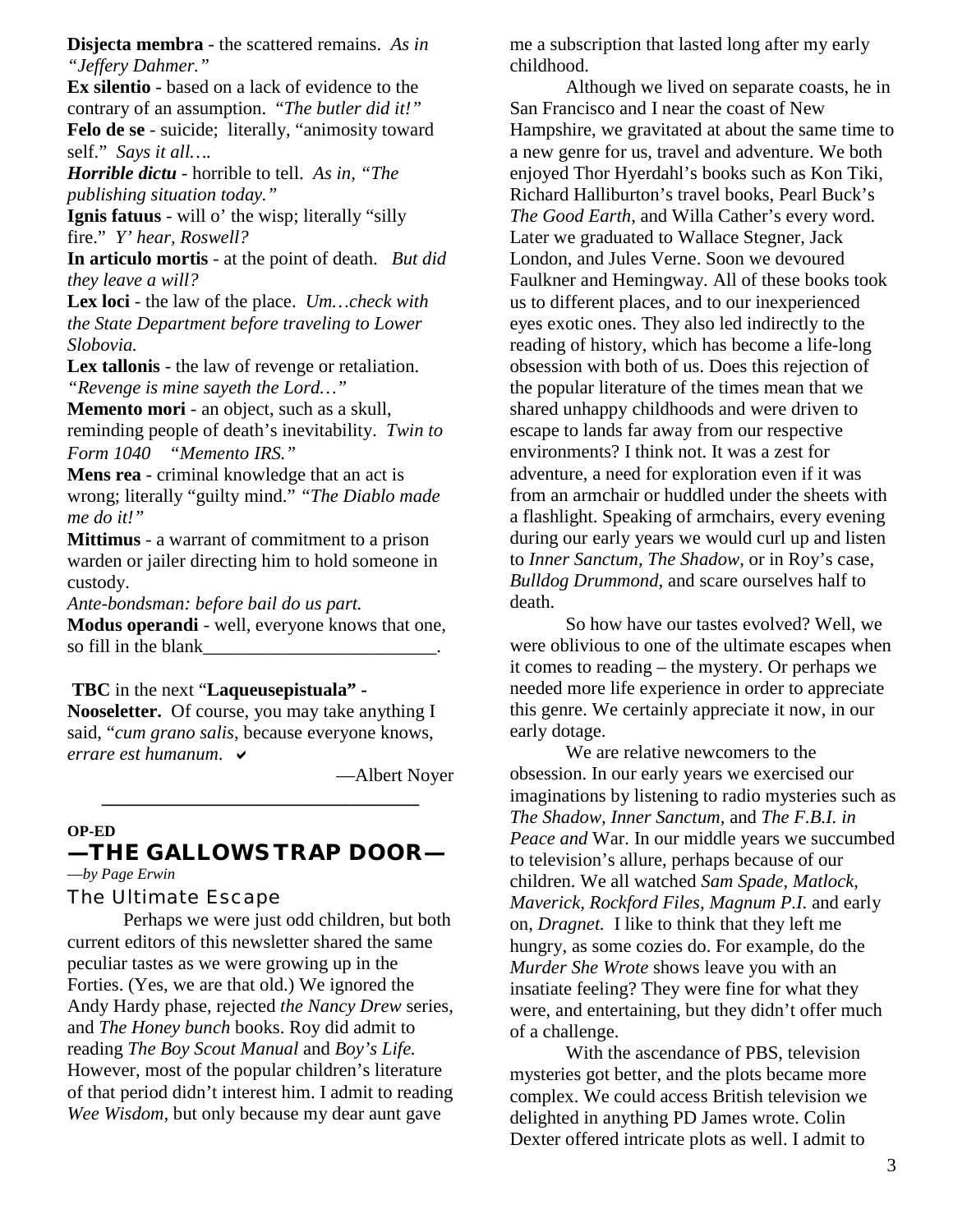having had a crush on Morse, and genuine grief when the actor John Thaw died. We were titillated by Poirot, though we considered it light entertainment, and we did enjoy *Cadfael* and still watch *The Inspector Lynley Series.* We had progressed though, from the likes of Matlock, Maverick, Rockford, and rarely, Magnum. British mysteries, whether read or performed on television, seemed a vast improvement and certainly a more subtle way to approach the genre. Over the years we refined our tastes. Still, watching a mystery is not as good as reading one. Isn't it preferable to be able to imagine the characters and control the pace of the action rather than have directors, film editors and actors interpret the book for you?

Our obsession with mysteries is similar to having an eating disorder. People warn us that we read too much and that it's taking up a lot of time, but we justify it by replying, "No. You don't understand. It's research!" After all, we do write mysteries. We also attend writers' conferences where the strong and compelling personalities of some writers inspire us to sample their books. If we like that first sample, we are apt to devour everything they write. It's like feasting on a sevencourse meal. Rarely do we suffer from indigestion, although a few series have one or two books that are hard to get through. I'm thinking of the wonderful Nevada Barr's side trip into Civil War Florida and Barbara Vine's excess of violence and serial killers recently. Still, we love their work and remain loyal.

One of the reasons that Sisters in Crime was founded was to gin up increased interest in women writing mysteries. It was hoped that with publicity, colorful events and conferences, and more even-handed reviews by women as well as men, more women (and men) would read and review women mystery writers. Reading and then discussing mysteries is a fine activity that sharpens the memory and improves mental acuity. Of course, the main reason to chat about good mysteries is that it's FUN!

We attended a delightful signing on Sept. 19<sup>th</sup> at Bookworks in Albuquerque. (Support your independent bookstores, please!) It featured Margaret Coel, of Boulder, Colorado, author of her tenth mystery, *Eye of the Wolf,* about the Arapahos on the Wind River Reservation in Wyoming and good old Father O'Malley and attorney Vicky Holden. The amazing Ms Coel speaks of her work with such enthusiasm and has backed up all her

mysteries with careful and painstaking research. It is not surprising that the Arapaho respect and honor her.

Seated near us was a connoisseur of mysteries and a fascinating gal. I have prided myself on reading three mysteries on average per week, as does my co-editor. This lady reads nearly fifty, because she can't sleep. It occurs to me that if the mysteries are really good, no wonder she can't sleep. I am currently reading another Archer Mayor mystery set in Brattleboro, Vermont, *The Disposable Man*, and I keep trying to figure out how the author is going to get Lieutenant Joe Gunther out of his fix when I should be sleeping.

 This very well read lady's knowledge of the genre is astounding. She shared with us a partial list of web sites where we can explore authors with whom we may not be familiar. I delved into some of them and it was like going to a giant buffet of delectables. And the nice thing about reading mysteries is that you don't gain a single calorie.

Upon attempting to access them, not all of the web sites were downloadable, but you might try a few of the following:

www.cluesunlimited.com/american history.html

[www.womeninworldhistory.com/mysteries.html](http://www.cluesunlimited.com/american history.html)

[www.mysteryguide.com/historical.html](http://www.womeninworldhistory.com/mysteries.html)

[www.sldirectory.com/libsf/books/mystery/topic./ht](http://www.sldirectory.com/libsf/books/mystery/topic./html) ml for websites by topic. (Murderous occupations, death in kitchens, gardens, locations, foreign, etc.)

#### Also:

www.santafelibrary.org/nmystery.html for series by NM authors or set in NM.

[www.siouxcitylibrary.org/resources.htm](http://www.santafelibrary.org/nmystery.html)l for Midwest authors and settings

[HAPPY READING! And if you e](http://www.siouxcitylibrary.org/resources.html)njoy a good mystery and lively speakers, why on earth don't you belong to Croak & Dagger? Why indeed? We are dying to have you!

Editor's Note: If you are aware of any additional websites pertaining to mysteries, please send electronically, with a short review if possible. Thanks!  $\vee$ 

**\_\_\_\_\_\_\_\_\_\_\_\_\_\_\_\_\_\_\_\_\_\_\_\_\_\_\_\_\_\_\_**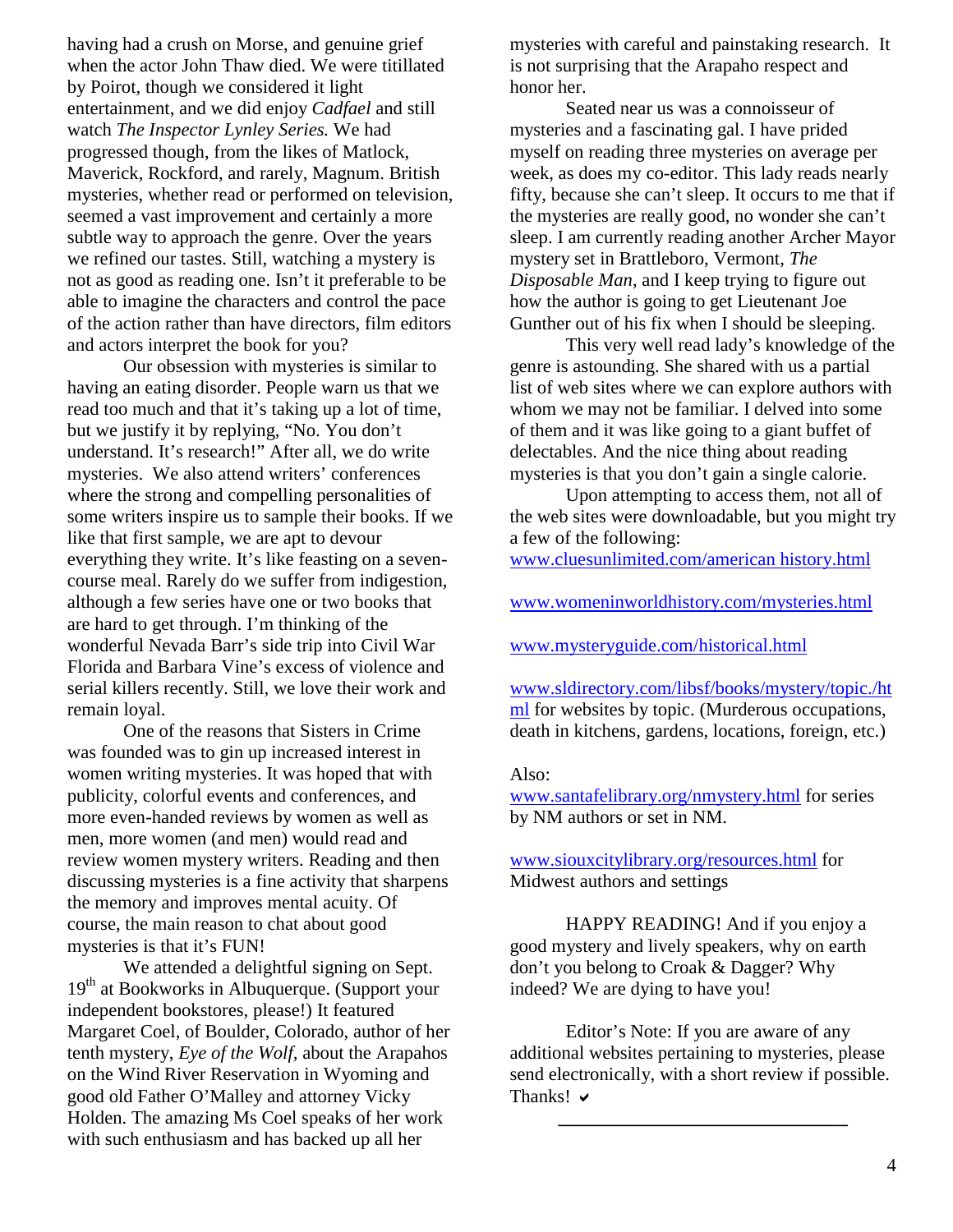## **ROB'S RANDOM SHOTS**

#### **September Case File Number One**

*Boost*, by Steve Brewer, Speck Press, Denver, 2004, hardback \$24.00

 If this were a newspaper article, the title would be "Hometown Boy Makes Good." That's right. Perennial local favorite and long-time Duke City resident Steve Brewer may have been transplanted to Redding, California about the time this, his latest, book came out, but it's still set in Albuquerque, like his previous novels. Brewer, like other exiles I've met, can't get back to New Mexico often enough. He's frequently here for signings and is also now chair of the committee responsible for publishing *The 3rd Degree*, the newsletter of the Mystery Writers of America.

 But enough about Steve's status. On to his books, or in this case, his latest book. Better known for his six-volume Bubba Mabry, PI series and his two Drew Gavin, Albuquerque sportswriter, mysteries, *Boost* is Steve's third standalone crime caper/thriller. MWA Grand Masters like Lawrence Block, Elmore Leonard, and Donald E. Westlake write novels like these and Steve Brewer can hold his head up in their company.

 Like his first Bubba Mabry mystery, Steve holds out hope that someone will make a movie of *Boost*, so let's look at the book like a movie. Albuquerque car thief Sam Hill (think smart-mouth Matthew McConaughey) specializes in boosting valuable vintage cars, stolen to order. When he drives off with a mint 1965 Thunderbird and stashes it in his storage locker, he finds the body of a junkie in the trunk. Discreet inquiries reveal the man was a DEA informant and local police, in the person of Lt. Vic Stanton (think character actor Jon Polito of *The Rocketeer* and *Bushwhacked*) have been tipped off. Staying one step ahead of the law, Sam ties to figure out who hates him enough to set him up. He turns for help first to girlfriend Robin Mitchell, daughter of his old stolen car fence (Salma Hayek or Penelope Cruz), then to old friends Billy Suggs (a younger Woody Harrelson) and club bouncer and former UNM football player Way-Way Anderson (think big, like Michael Clarke Duncan or Ving Rhames).

 When Sam puts everything together, he finds he's up against lethal drug dealer Phil Ortiz (Terry Quinn of *Lost*, playing another Locke character) and it's clear Sam will have to figure some way to pay Ortiz back, while staying out of the clutches of Lt. Stanton and DEA agents.

 While this has many of the elements of a classic mystery (dead body in first few pages, innocent hero trying to clear himself), it is more a crime caper a la Westlake's *The Hot Rock* and others in the Dortmunder series and Block's *Burglar* series. Steve is an accomplished humor columnist for the Albuquerque *Tribune* and plays all the angles to highlight Sam's growing frustration. The satisfying payoff sets the stage for a series and Sam Hill could be back. That would be a welcome development. Albuquerque author Richard Peck's first foray into a crime caper, the much more serious and Leonardesque *Dead Pawn,* led his publisher to ask for a sequel. Movie or no movie, we can only hope Speck Press asks Steve Brewer to roll out another Sam Hill.

#### **September Case File Number Two**

*The Pearl Diver*, by Sujata Massey, Harper Collins, New York, 2004, Hardback, \$23.95

 From homegrown local favorite Steve Brewer, my tastes also run across the continent to Baltimore author Sujata Massey and her big-city heroine, Japanese-American Rei Shimura. This series, which has won for Sujata a best first-novel Agatha and a double handful of best-mystery nominations, including for an Edgar, is now into its seventh volume. The first four novels were set in Tokyo, where fish-out of-water Rei struggled to make a living as a foreigner (despite her Japanese appearance) teaching English and then as a freelance antiques dealer. Subsequent novels have placed Sujata's plucky heroine in San Francisco, where her Japanese father and American mother live. *The Pearl Diver* is the first Rei mystery set in Washington, D.C., where many members of her mother's family live, but it won't be the last. I vetted the intelligence community parts of Sujata's next mystery, due out this fall.

 Readers familiar with the series have watched the ups and downs of Rei's tempestuous relationship with her Scots lawyer boyfriend Hugh Glendinning. This book is no exception. Rei has to balance the demands of her antique business in furnishing a Washington restaurant with the demands of romance, complicated by the unexpected visit of her traditional Aunt Norie from Japan, when crime rears its head.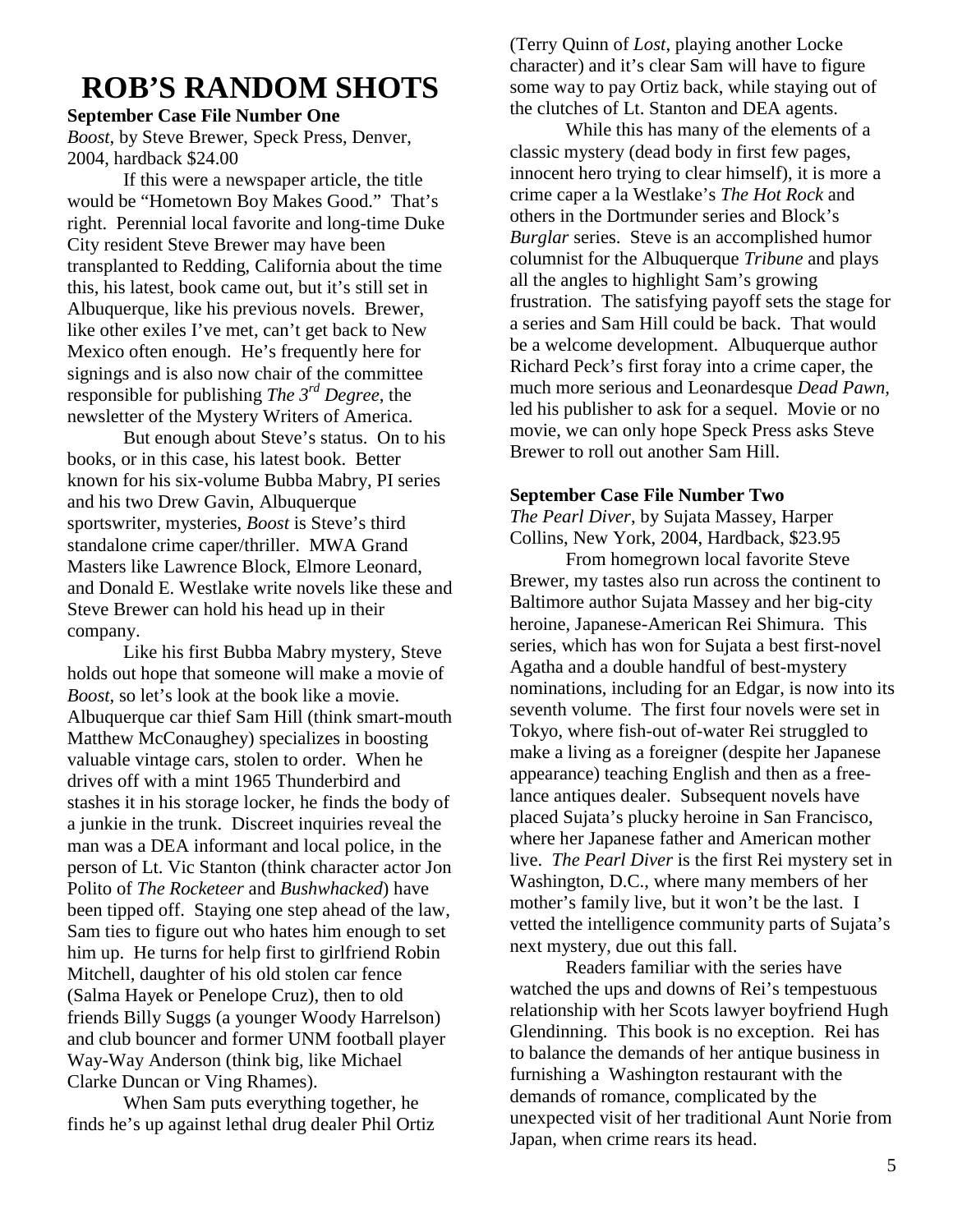First, Rei's American cousin Kendall is kidnapped from the grand opening of Bento, the DC eatery Rei has decorated. As she probes this mystery, Rei meets Bento hostess Andrea Norton, another Japanese-American, whose mother disappeared when she was a small child. Kendall is returned unharmed the next day, but that's not the end of the mystery. Was politics involved? Kendall is a fundraiser for Washington senator and presidential aspirant Harper Snowden. Were drugs involved? Kendall's husband Win, an important local real estate entrepreneur, seems to have a growing drug habit, a shaky business, and a possible relationship with their children's nanny, a la Jude Law.

 But working with the waitstaff and chefs of Bento leads Rei into a deeper mystery. What happened to Andrea's mother, the former pearl diver of the title? Why has the hostess's apartment been broken into? Why does Andrea's American father seem as unconcerned with the fate of his first wife now as he did when she disappeared? And what's the role of his loathsome second wife? Rei's research into Andrea's father's military service in Vietnam yields some clues, but her investigation is sidetracked when she's kidnapped herself.

 Her escape from her captors brings Rei face to face with the ultimate romantic complication and her resulting guilt and strained relationship with Hugh make this the most complex, emotional, and satisfying novel in this excellent series.

Most of Sujata's books are now available in paperback or can be found in Albuquerque libraries. But don't start with this one until you've acquired a little background. Sujata herself lived in Japan and taught English for a while. Her own adventures and meticulous research will make you want to travel to Tokyo, too. Save some money and travel with Sujata Massey first. You'll be glad you took the trip.

#### **And a Bonus Blurb/Flash…**

#### *The State Fair was a cornucopia of mystery writer's resources!*

 Chapter member Louise McShaffry and I discovered an untapped wealth of research materials at the State Fair that other Croak & Dagger members may wish to take advantage of next year. (Sorry, it's a once a year opportunity). It was just luck that we stumbled across this gold mine—Law Enforcement Day—and the Avenue of

the Governors was lined with police and other units of every description.

 CSU: We spoke with a State Police Crime Scene Unit technician who gave us a tour of his mobile facility. Large enough for big officers to walk through and work in, it not only serves as an on scene repository for gathered crime scene items and can do fingerprinting, footprinting, and tire track casts, but it can also serve as a generator for crime scene lights in rural areas and as command post if needed. Much more spacious and capable than the little APD crime scene minivans we often see around town and the one usually parked at the Wyoming branch library. We also went through the mobile DWI lab and testing facility. It has a holding cell.

 EOD: We spoke with two members of the bomb squad, saw their big vehicle that can carry live munitions, and saw their robot and armored suit (85 pounds). They go out on about 100-150 calls each year, 17 in the month of August alone. There are six bomb techs. Louise wanted to know the psychology of bomb squad members, having seen the BBC production of *Danger: UXB* back in the 1980s. Surprisingly, both men loved this job and wanted to stay with it until they retire. They get called out by the SWAT team every time it takes down a drug lab. Dealers tend to hoard explosives, some even wire their facilities to explode. Of the calls they roll on, about 15 percent involve armed devices. The other 85 percent are not rigged and they just take them to their disposal site.

 SWAT: Bernalillo Sheriff's Dept SWAT team members unanimously swore the bomb techs were all crazy. They (the SWAT members) all served time as street cops and even now SWAT is an extra, on-call duty from whatever their regular positions are: patrol, school security, training, recruiters, etc. They showed us a variety of weapons. They prefer the US-made AR-15 carbines for a long arm over the HK submachineguns which fire 9mm pistol rounds. They described test firings of those weapons against stuccoed walls that were drywalled (the standard house construction in this area). The 9mm rounds lose their effectiveness after going through a wall, but the other rounds can travel out the other side of house and keep going. They prefer a revolving tear gas gun to the single shot that looks like a big shotgun, because the firing officer gets a face full of gas when he opens the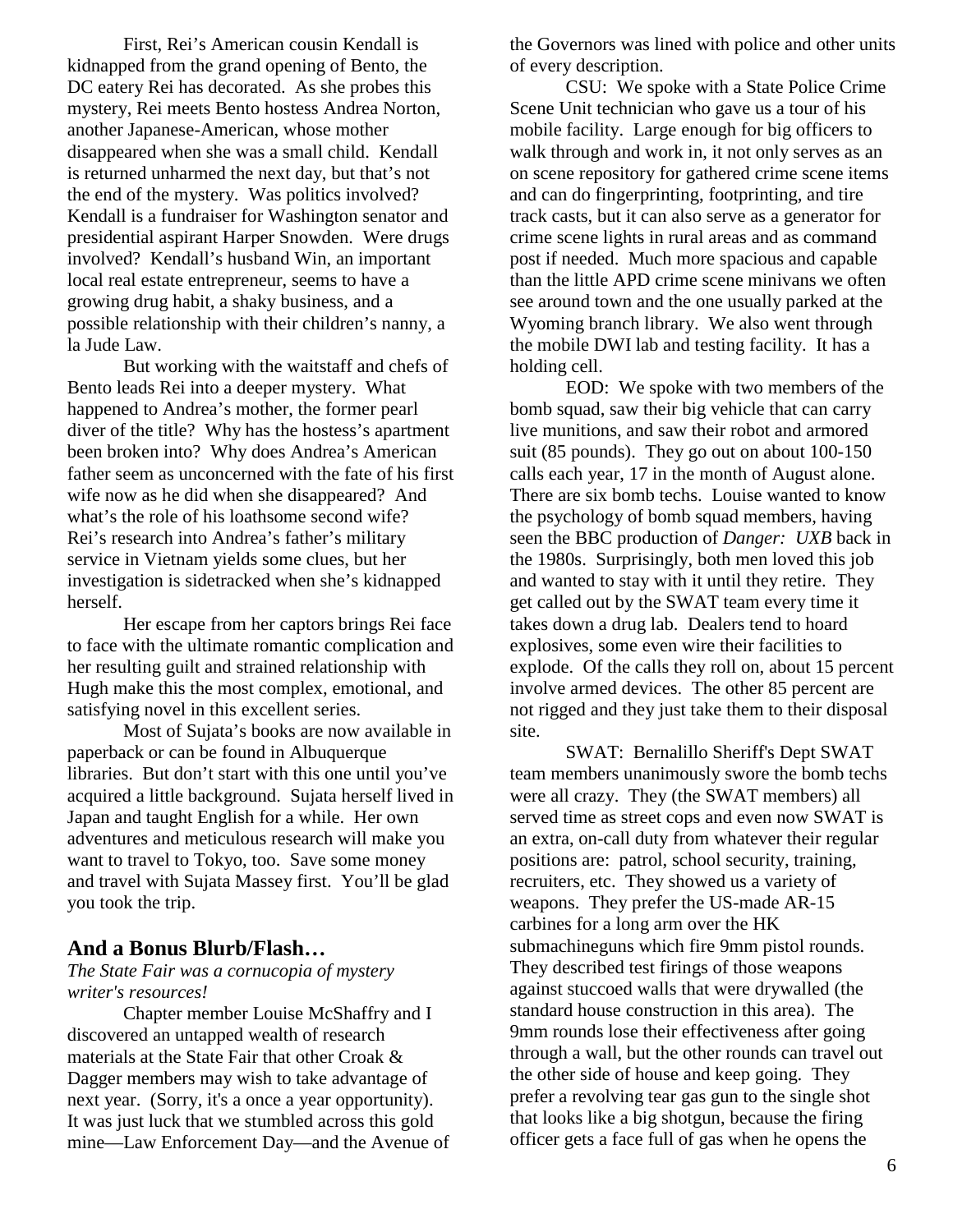breech. All members of any unit firing gas must mask up first.

 Police Explorers: Part of the Boy Scouts, for boys and girls 14-18, it's the most popular Explorer program nationwide. The three young men we spoke with enjoy the training, the work, and intend to become policemen themselves.

 Bernalillo County Apprehension Unit: We spoke to two officers who spend a remarkable amount of time traveling out of state and out of country to pick up apprehended fugitives who are wanted in NM. They also pick up or even apprehend wanted fugitives within NM themselves and handle extraditions. Their white containment vans can carry up to 11 felons, six in the back and three in a separate unit in the middle (for women or juveniles) and are purposely so plain as to be undetectable. Their squad has seven members. For training, they all have to be Tasered (lightweight pistol fires two wires, knocks the crap out anybody it hits out to 15 feet), maced and pepperballed (a paintball gun that fires a bursting capsaicin pellet). These guys had shaved heads and were very tough. If they had to subdue anybody bigger than them, they relied on "technique."

 Hydrofoil: APD has two small hydrofoils for Rio Grande duty. They have no draft, so they can operate over shallow water, mud, sand banks, and right up onto the highway. Just right for an action movie. They are planning to get a third unit. They use them mostly for boater and balloonist rescues right now, but these things can do 40 mph on water, 50 over mud or sand, 60 on dry land, and 70 over ice. The officer described the joys of "pirouetting" on ice, turning in huge circles while still maintaining forward progress.

 You might want to attend law enforcement day next year. Beyond what we experienced, the folks we talked to today gave me a lot of ideas for future speakers and field trips. I'll be in touch with State Police, APD, and county sheriff about a crop of guest speakers and possible tours/demonstrations next year.

And, no, your program chairperson is never off duty.  $\vee$ 

—Rob Kresge

## **THE GREATEST MYSTERY EVER WRITTEN**

by Margaret Tessler

I'm so excited! I'm finally beginning THE GREATEST MYSTERY EVER WRITTEN. It's also time to renew my driver's license. All the Aquarians have taken care of this task, but every Piscean born in February has waited until the 28th, and we've now converged on the Motor Vehicle Department en masse.

Since this means there will be a very long line, I'm prepared to do something constructive during the wait. I have a spanking new yellow legal pad and a jillion scraps of paper containing ideas scribbled over time. I haven't actually organized these yet, so I'll just spread them out here on the floor. Darn, I wish these people would quit stepping on them.

I've fallen in love with my new characters and already visualize a sequel possibly a trilogy. Of course, I haven't written the first page yet, but I'll get started soon here at the MVD.

Maybe I should forget the trampled scraps of paper and look at the notes I took as my husband and I were returning from vacation. He said he was interested in hearing more, even as he turned up the volume on the radio.

Let's see. Here's the page written during the stretch from Laredo to Del Rio. It's easy to spot since I'd used a tattered sheet of quadrille paper scrounged from the glove compartment. Luckily I did this in shorthand. Hmm. Must have been a rough road. "Miranda" (or was it Melinda?) hmm, "something something with the many." No, wait, "with the money."

If only I could remember what it was Miranda/Melinda did with the money. "She droff to the pink." Hmm, oh yes, "the bank." Oh, here's where I've described her. "She changed into sheets and sliggles. On her tinny feet she wore brick shoes."

Could be THE GREATEST MYSTERY EVER WRITTEN might take longer than I'd thought. All I need is a more inspirational place to write. But that doesn't mean I'm going to waste time here, no sirree. I'll use this time to plan my wardrobe for my book signings. Of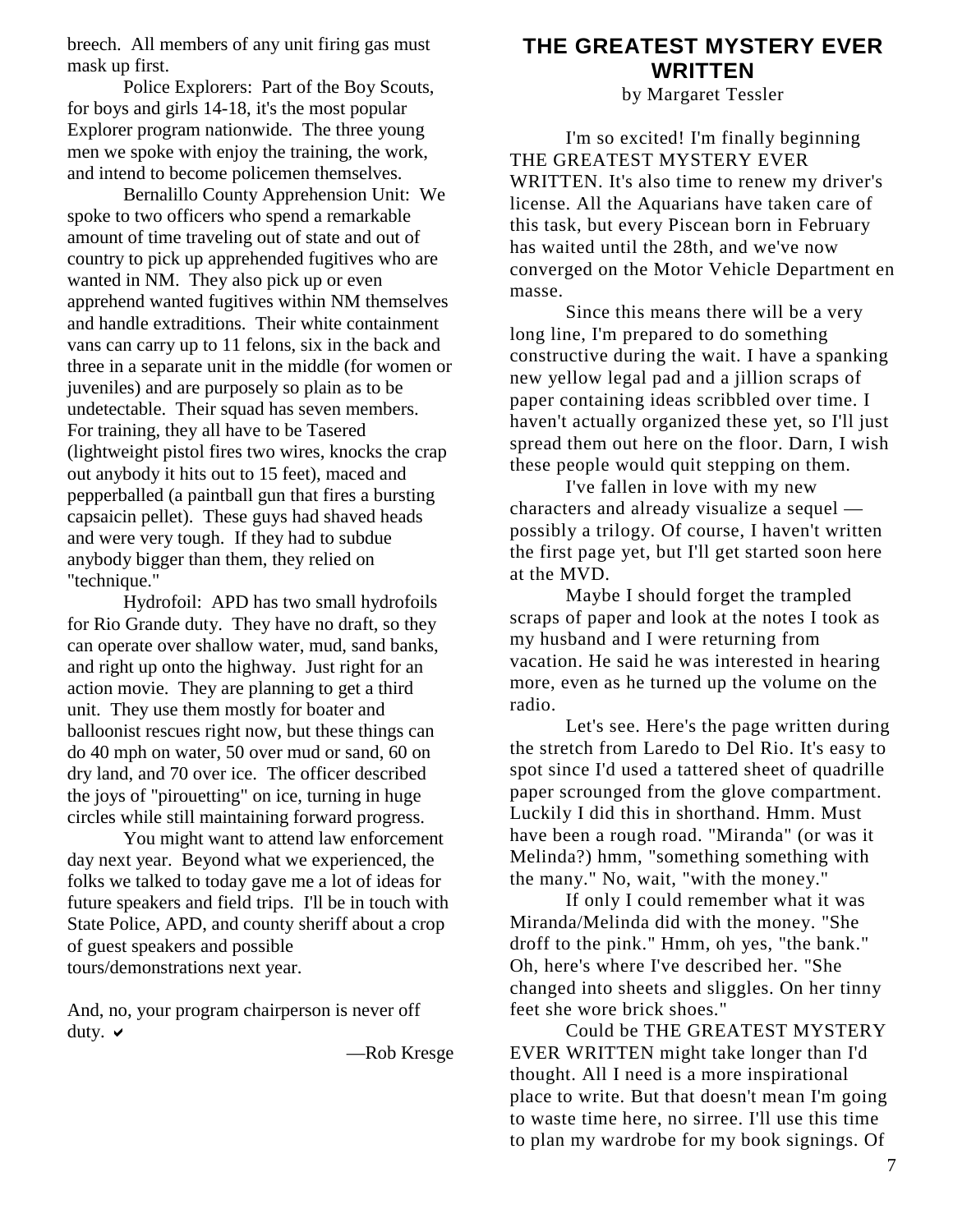course, I'll need a new outfit for my interview with that handsome Matt Lauer.

A good writer needs to be observant. I've observed lots of strange people standing in line here—I must be one of the few normal ones.

Oh look, look at that weirdo wearing a trench coat. Oh no — don't look!

Well, here come the police. Wow, what an exciting scenario. Hmm, I'm nothing if not resourceful. I'll jot down a few notes about this and use it in my sequel. Good thing I brought this yellow legal pad along.  $\vee$  —Margaret Tessler

> **And now for some Unbridled Optimism From Sarah Schwartz**

#### **HOMELAND SECURITY: THE NEXT CRISIS FOOT-AND-MOUTH?**

*Notes on the Rocky Mountain Chapter of Mystery Writers of America meeting held on September 17, 2005 at the Hotel La Fonda, Taos, New Mexico.* 

 Although the Mystery Writers of America's Rocky Mountain Chapter includes the states of Colorado, Montana, New Mexico, Utah, and Wyoming, the Chapter rarely meets outside Denver. Several Croak & Dagger "Sisters" took advantage of the nearby location.

 Mystery Writers of America also has a "Southwest" Chapter. Why is New Mexico not included *there*, you might ask. The Southwest Chapter consists of the states of Arkansas, Louisiana, Oklahoma, and Texas! (I thought perhaps the Chapter harkened back to a time when the "West" lay within the Louisiana Purchase, but not so: The national organization was founded in 1945. I have decided to leave the formation and naming of regional chapters a mystery.)

 In the first panel of the afternoon our own Pari Noskin Taichert (author of *The Clovis Incident* and *The Belen Hitch*) enlivened an all-woman panel with her observations. Panelists recounted how they became writers, how they use the sense of place in their novels, and whether or not their perspective as writers is essentially female.

 Croak & Dagger members Albert Noyer (author of *The Secundus Papyrus* and *The Cybeline*  *Conspiracy*) and Rob Kresge (formerly of the CIA Counterterrorism Unit) graced the all-men's panel, which consisted of the panelists' "doing their own thing." This approach was in distinction to the allwomen panel's traditional answer-the-samequestion style. Did the panels' organizational differences reflect gender differences?

 After a dinner catered by the hotel's restaurant, Joseph's Table – I would consider another trip to Taos solely to have another meal at the restaurant – Ron M. Dolin, Ph.D., of the Integrated ReachBack Center for Homeland Security at the Los Alamos National Laboratory served up a riveting address.

"ReachBack**"** is the Center for Homeland Security's technical response capability. The organization uses the full spectrum of Laboratory technical and analytical expertise support efforts during nuclear, chemical and biological emergencies, natural disaster emergencies, and any other contingencies where Laboratory expertise is needed.

 Speaking as a private citizen, not as a spokesperson for the LANL, Dolin delivered information that will undoubtedly be the stuff of future thriller novels. A few of his one-two punches:

- Osama bin Laden's goal is not to destroy our country through direct warfare but by "bleeding" our economy through protracted guerrilla warfare. This may not be new information, but Dolin presented enough examples – from remotely possible to highly probably – to make a case that bin Laden's approach is not pie-in-the-sky. After all, this strategy has already worked against Russia, and we're all aware of the economic drain of natural disasters added to the costs of occupying other countries.
- We are vulnerable to biological attack. At present we are protected from biological agents solely because no one has figured out how to "weaponize" them. They are out there, and someday someone will develop the technology.
- Avian influenza is a threat, and we currently have no protection from it.
- Our food supply is vulnerable. Dolin detailed current and potential problems. One in eight U.S. jobs are tied to the food supply, making it a vital chain our economy. Did you know that Florida is suffering from soybean rust delivered to the state by Hurricane Ivan? Dolin outlined a scenario in which a cow in Deming is discovered to have foot-and-mouth disease. 800,000 dead cattle later, our state borders are sealed, 800,000 of our state's citizens have been exposed to the disease, and the rest of the world no longer allows the import of beef from this country.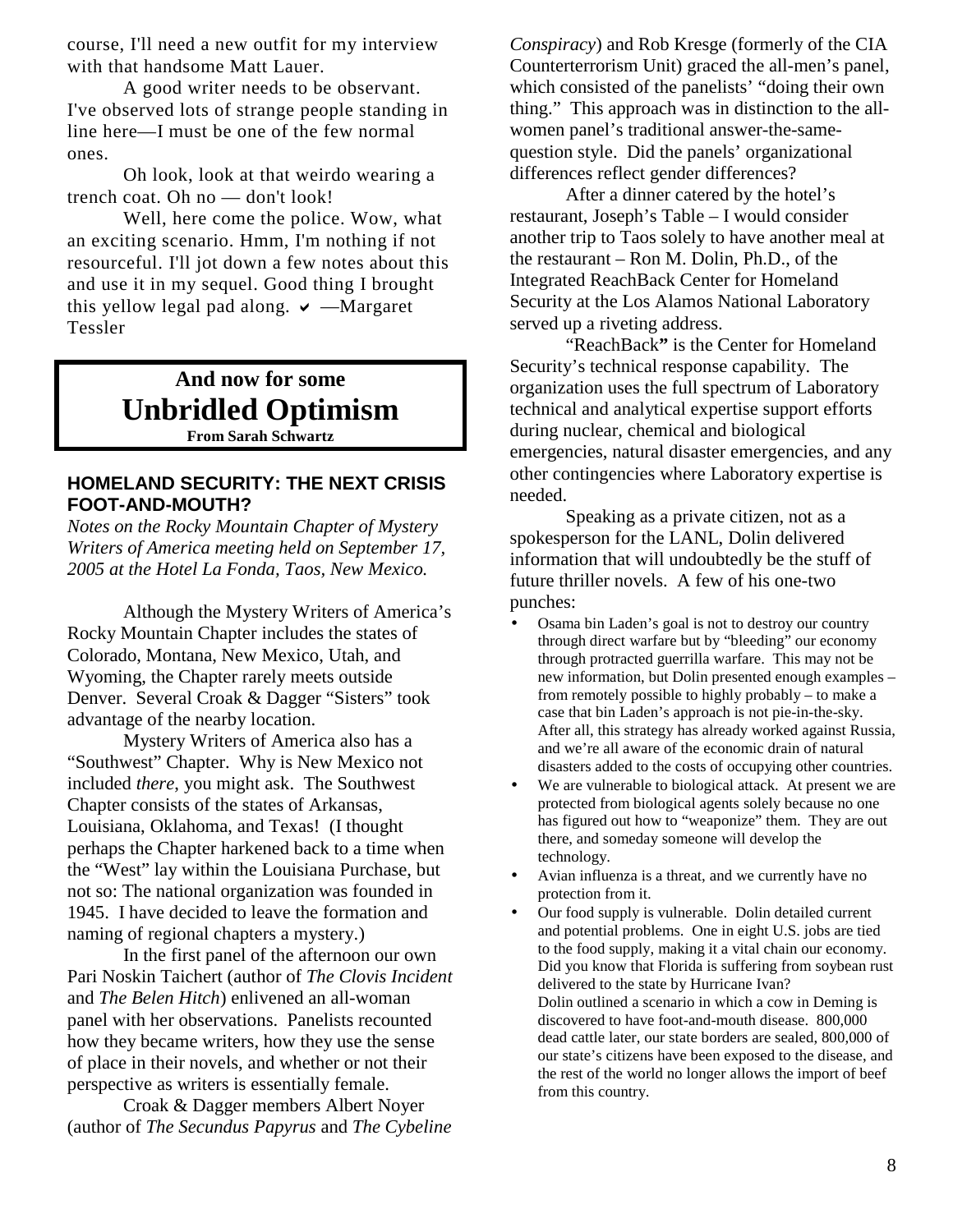• Fingerprinting is in its twilight. The Laboratory has developed a hand-held device that can analyze DNA in real-time.

•

We could have had a slick presentation from a public relations apologist for Homeland Security, but—oh, no—instead, we heard a current analysis of vulnerabilities from a researcher who did not try to sugarcoat the realities. At the end of the evening, the thriller writers in the audience floated on air. They've got themes to keep them in business, at least until the next payload of revelations from those in the know.  $\vee$ 

Sarah Schwartz

### **And more from Sarah…**

## **What is a Booktalk?**

A booktalk is an advertisement for a book. A booktalk is not evaluative and is not a review. It is an intriguing glimpse of what lies between the covers of a book. A booktalk is a *Performance*. A booktalker wants to hook the audience and convince people to read the book. Booktalkers use every trick they can conjure to make the booktalk fun, exciting, and suspenseful.

## **Booktalking Basics:**

- 1. Talk about a book you have read.
- 2. Talk about a book you like.
- 3. Create your own style.
- 4. Never tell the ending.
- 5. At the end of the booktalk, show the book and announce the title and author.
- 6. Practice, practice, practice.Practice alone, in front of your friends or family. Practice movements as well as the words. Know your material.

## **Writing & Delivering the Booktalk**

- Use the present tense to involve the audience.
- Grab the audience with the first sentence.
- Drop your audience into the action, character, or mood.
- If you plan to use props in your talk, make sure each one you use has a purpose and does not overshadow what you are saying about the book.
- Keep the purpose of your talk in mind—persuading someone to read the book. Don't wander on and on. Plan a beginning, middle, and an end. Don't go off on tangents.
- The last sentence must also be a hook for your audience. It's always a good idea to end the booktalk with a cliffhanger. Let the audience know that they will be missing out on something if they don't read the book.

Stop when you get to the end of your talk.

## **Types of Booktalks**

Use one or more of the following elements. How you talk about the book depends on the book's character. Be selective.

**Plot Summary:** When plot is the main focus of excitement, summarize plot up to a climactic moment and stop. "To find out what happened next, read . . ."

**Character Description:** Describe one of the main characters in detail or describe briefly several of the main characters.

**Episode, Anecdote, or Short Story:** Tell one episode. Choose one early in the book, and one that gives the flavor of the characters and action. Good for collections of short stories or plays, for books with chapters that stand alone, or for nonfiction that involves telling a series of events.

**Mood Based:** Capture a unique writing style or mood of the book, using quotes from it, reading short excerpts aloud, or stringing together phrases and sentences from the book to make your talk sound like the book. To create a mood, (spooky or mysterious, for example), use your voice, changing the pitch, pace, and rhythm, and pausing for effect to heighten the suspense.

NOTE:Most of the tips included here are from Nancy Keane, From Joni Richards Bodart (MORE—Minnesota Opportunities for Reference Excellence--Readers' Advisory), and Booktalking Colorado

## **UPCOMING MEETINGS**  \_\_\_\_\_\_\_\_\_\_\_\_\_\_\_\_\_\_\_\_\_\_\_\_\_\_\_\_\_\_\_\_\_\_\_\_\_\_\_\_\_\_\_\_\_\_\_

Tuesday Oct 25, 7:00 p.m.—Speaker Pari Noskin Taichert Tuesday Nov 22, 7:00 p.m.—Susan Slater (pending), Gen. Membership Mtg. & Election Saturday Dec 17, 1:00 p.m.—TBD

**Free to the public in the police briefing room of the James Joseph Dwyer Memorial Substation, 12700 Montgomery NE, east of Tramway. For more information, call 281-5765.** 

## **SPECIAL NOTICE FROM SinC HQ**

**New England Crime Bake.** Nov. 12 & 13, 2005. Doubletree Hotel, Lowell, Massachusetts. Toast Mistress Tess Gerritsen. Linda Barnes, Lisa Gardner, Peter Abrahams head panels of East Coast authors and agents. www.crimebake.org